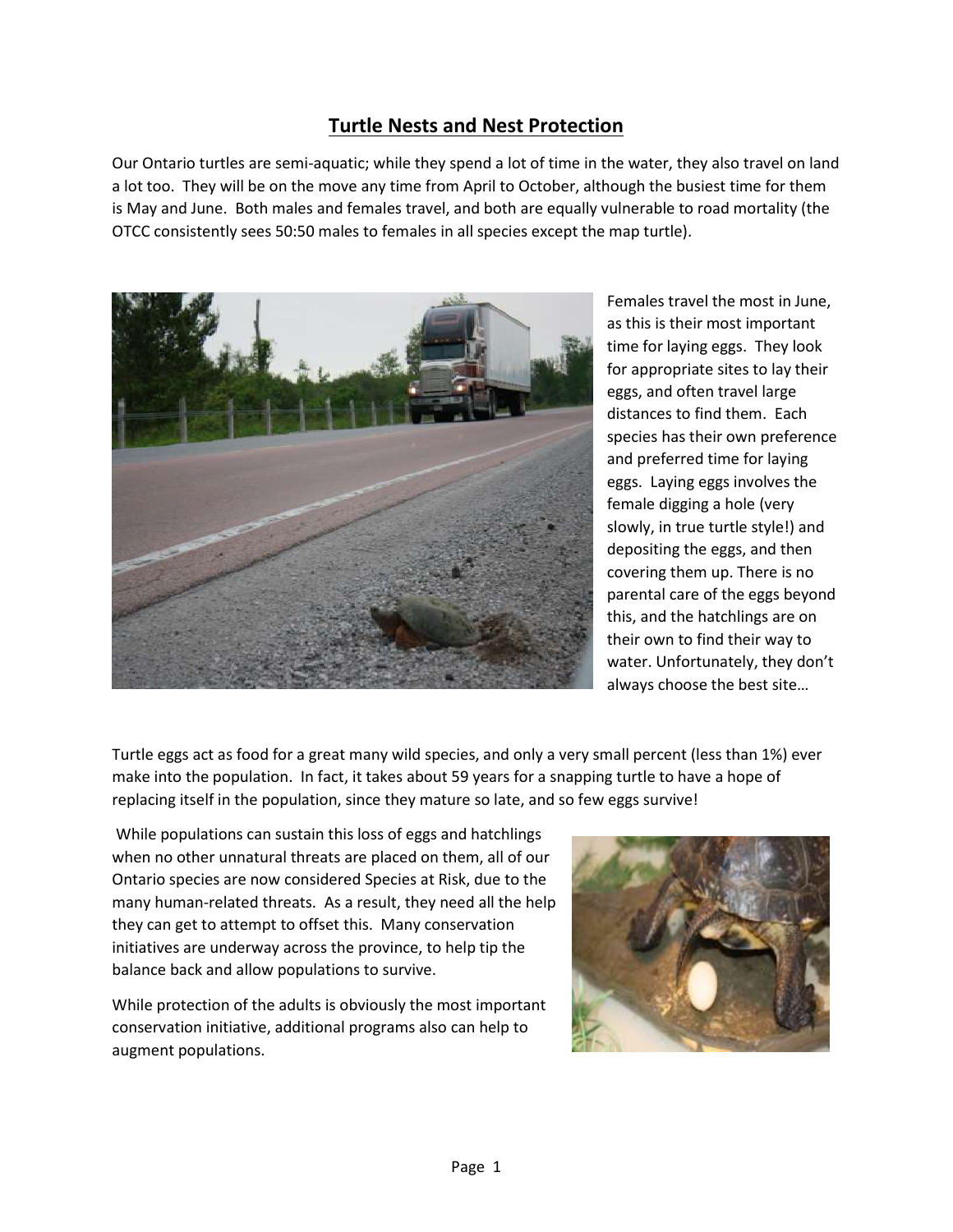## **Nest Protection**

Nest protection programs are underway by biologists across the province, to increase the survival of the eggs, and hatchlings. It is not legal to disturb or interfere with a natural nest in any way, without the appropriate permits through the Ministry of Natural Resources and Forestry (MNRF). However, the MNRF does allow nest protection on private property, carried out by the property owner.

If property owners decide to do this, it is very important that no harm is done in the process- eggs and hatchlings can be put under even more risk, with improper nest protection devices.

Since most of our Ontario species of turtles have "temperature dependent sex determination" ie the temperature of incubation affects the sex of the turtles, it is very important that the temperature of the nest is not interfered with, by materials that shade the site. Also, it is very important that the hatchlings have access to escape, since you may not be there when they hatch, and they can succumb very quickly without an escape route. (within 20 minutes in some cases!)

The easiest device to use for your property, involves wide mesh wire, raised above the nest, to allow movement of hatchlings, and secured



adequately into the ground to prevent predators digging it up. (See photo above).



For those who are a bit handy, a more elaborate device involves a wood frame, with narrower gage mesh, staked securely into the ground.

## **IT IS VERY IMPORTANT THAT THERE ARE ESCAPE ROUTES CUT OUT OF THE FRAME, WITH THIS METHOD.**

Without these, the hatchlings have no means to escape after hatching, and can quickly die.